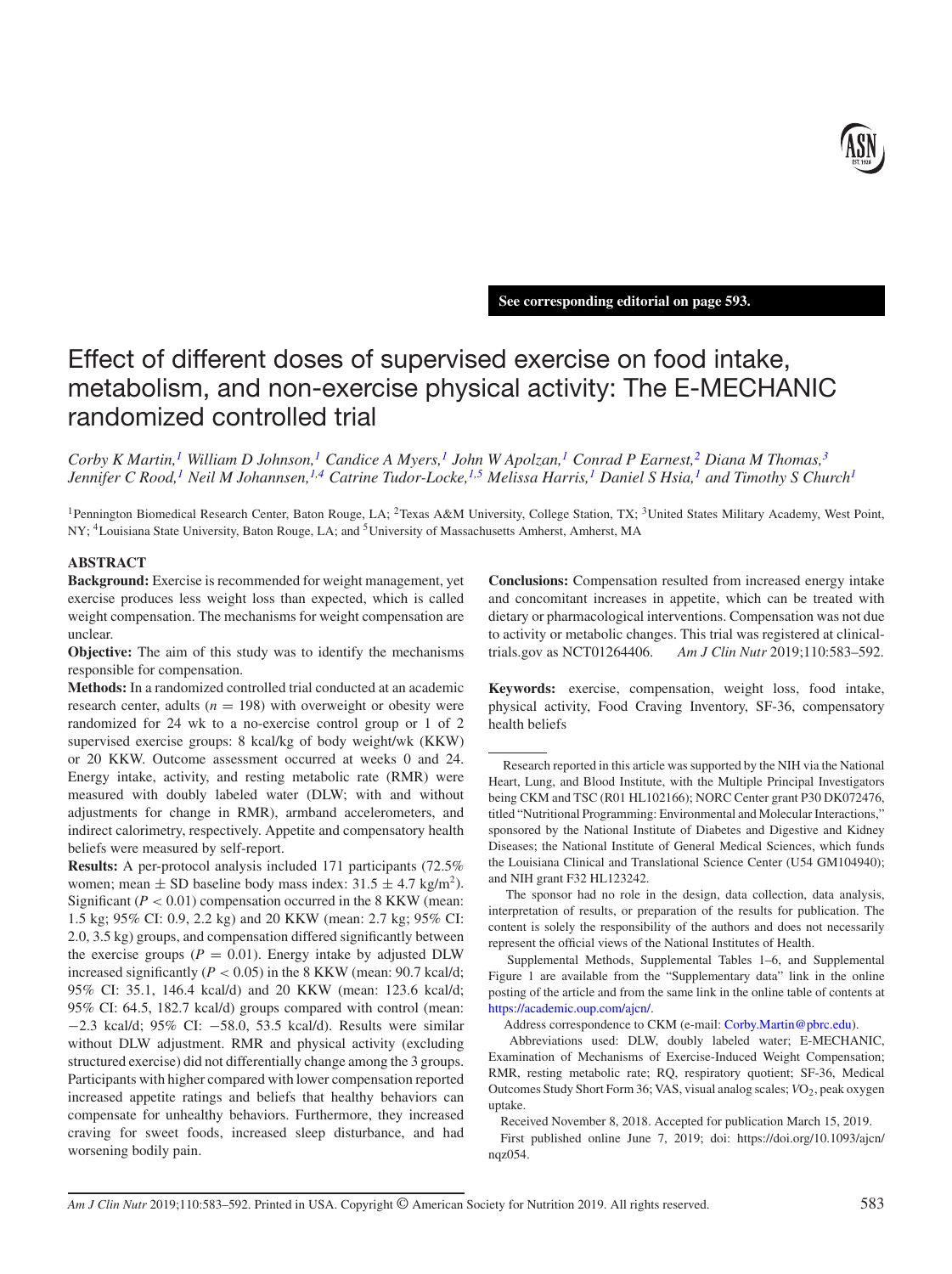# **Introduction**

Excess body weight is associated with increased risk for adverse health conditions [\(1\)](#page-8-0), and ∼70% of Americans are overweight or obese [\(2\)](#page-8-1). Exercise is commonly recommended for weight management, yet in long-term ( $\geq 6$  mo) but not shortterm studies, actual weight loss consistently is only ∼30–40% of expected based on measured energy expenditure [\(3–5\)](#page-8-2). The discrepancy between the amount of weight loss predicted from exercise-associated energy expenditure and observed weight loss is called compensation [\(6\)](#page-8-3).

Compensation has been a focus of research for many years. Blundell and colleagues [\(6\)](#page-8-3) reported that ∼30% of exerciseinduced increases in energy expenditure are compensated for, and they concluded that compensation could be due to poor adherence to the exercise protocols or other behavioral or physiological factors. A single group trial highlighted the large amount of individual variation in weight loss from exercise, although compensation was not detected when data from the entire sample were analyzed [\(7\)](#page-8-4). Once compensators were identified and compared to noncompensators, however, increased appetite and food intake appeared to be a significant source of compensation [\(7\)](#page-8-4). Due to the dynamic nature of energy balance and the frequency with which compensation is detected, particularly at higher doses of exercise, recent efforts have focused on identifying and quantifying the exact mechanisms responsible for compensation.

Compensation could be due to reduced metabolic rate, decreased spontaneous activity, and/or increased energy intake. Previous studies examining compensation could be improved upon by designing and powering studies to specifically identify the source or sources of compensation, relying on measures of energy intake that are sufficiently sensitive to detect small changes over time, and determining if physical activity levels change outside of structured exercise [\(4,](#page-8-5) [5\)](#page-8-6).

The Examination of Mechanisms of Exercise-Induced Weight Compensation (E-MECHANIC) study was designed to identify mechanisms of compensation by examining the effect over 6 mo of 2 doses of exercise training on energy intake; resting metabolism; non-exercise physical activity; and constructs such as eating attitudes, eating behaviors, and health beliefs. Understanding the mechanisms of exercise-induced weight compensation is critical to refining clinical weight loss guidelines and informing clinicians how to counsel patients who exercise with the expectation of losing weight.

## **Methods**

## **Participants and design**

The study methods are described in detail elsewhere [\(8\)](#page-8-7). Briefly, healthy overweight or obese [BMI (in kg/m<sup>2</sup>): >25 to  $\leq$ 45], sedentary (not exercising >20 min on  $\geq$ 3 d/wk) men and women  $(N = 198)$  were recruited between November 2010 and August 2014 (**[Figure 1](#page-2-0)**). The study was a 6-mo randomized controlled trial with 3 groups: *1*) a no-exercise control group, *2*) a group that was prescribed exercise that reflected recommendations for general health [8 kcal/kg of body weight/wk (8 KKW) or ∼700 kcal/wk], and *3*) a group that was prescribed a higher exercise dose that is recommended for

weight loss and weight loss maintenance (20 KKW or ∼1760 kcal/wk) [\(9\)](#page-8-8). The 8 KKW group completed their full exercise dose from the outset, whereas the 20 KKW group ramped up their exercise dose from 8 KKW during week 1 to 14 KKW during week 2 and 20 KKW during week 3. Exercise intensity was self-selected between 65% and 85% peak oxygen uptake (*V*O2peak), which participants have been found to tolerate over the length of the exercise sessions. All exercise sessions were monitored/supervised. Exercise sessions varied in length to meet each participant's energy expenditure goal [\(10\)](#page-9-0). In addition to energy expenditure rate being measured with a metabolic cart at baseline and week 24, measurements were collected at weeks 2, 4, 6, 8, 12, 16, and 20 to adjust the daily exercise time to account for changes in metabolic or biomechanical efficiency.

Recruitment and data collection occurred from November 2010 to March 2015. A 1:1:1 randomization ratio was created by the biostatistician, and randomization was concealed in a sealed envelope until opened with the participant by the study manager or a staff member responsible for exercise training. Sex was stratified to promote an equal number of men and women among the groups. The assessment team and investigators were blind to participant assignment. Participants and staff prescribing and supervising the exercise sessions were not blind.

Based on previous research demonstrating that compensation most frequently occurs at higher doses of exercise [\(4\)](#page-8-5), it was hypothesized that energy intake, measured with doubly labeled water (DLW) and laboratory-based food intake tests, would increase significantly in the 20 KKW group but not in the 8 KKW or control groups. Similarly, it was hypothesized that compensation or the difference between observed and predicted weight loss would be significantly larger in the 20 KKW group.

# **Ethics**

The Pennington Biomedical Institutional Review Board approved the protocol, and all participants provided written informed consent. A data and safety monitoring board supervised the study.

#### **Outcomes variables**

#### *Weight compensation.*

The primary outcome variables were weight compensation and energy intake measured with the 2 methods described herein. Compensation is the difference between the amount of weight loss predicted from exercise-associated energy expenditure and observed weight loss from baseline to follow-up (actual – predicted weight change). Predicted weight loss was calculated using 2 methods. The primary measure utilized a validated dynamic energy balance model that overcomes the limitations of the conventional 7700 kcal/kg of body weight and accounts for the effects of changing body mass on components of energy balance over time [\(11–13\)](#page-9-1). To be comparable to previous studies, a second analysis was conducted assuming 1 kg of body weight  $= 7700$ kcal, although this method overestimates weight loss (11-13).

#### *Energy intake.*

Energy intake, measured with DLW and food intake tests, was the primary outcome variable (all other outcomes were secondary). DLW data were collected over 2 wk at baseline and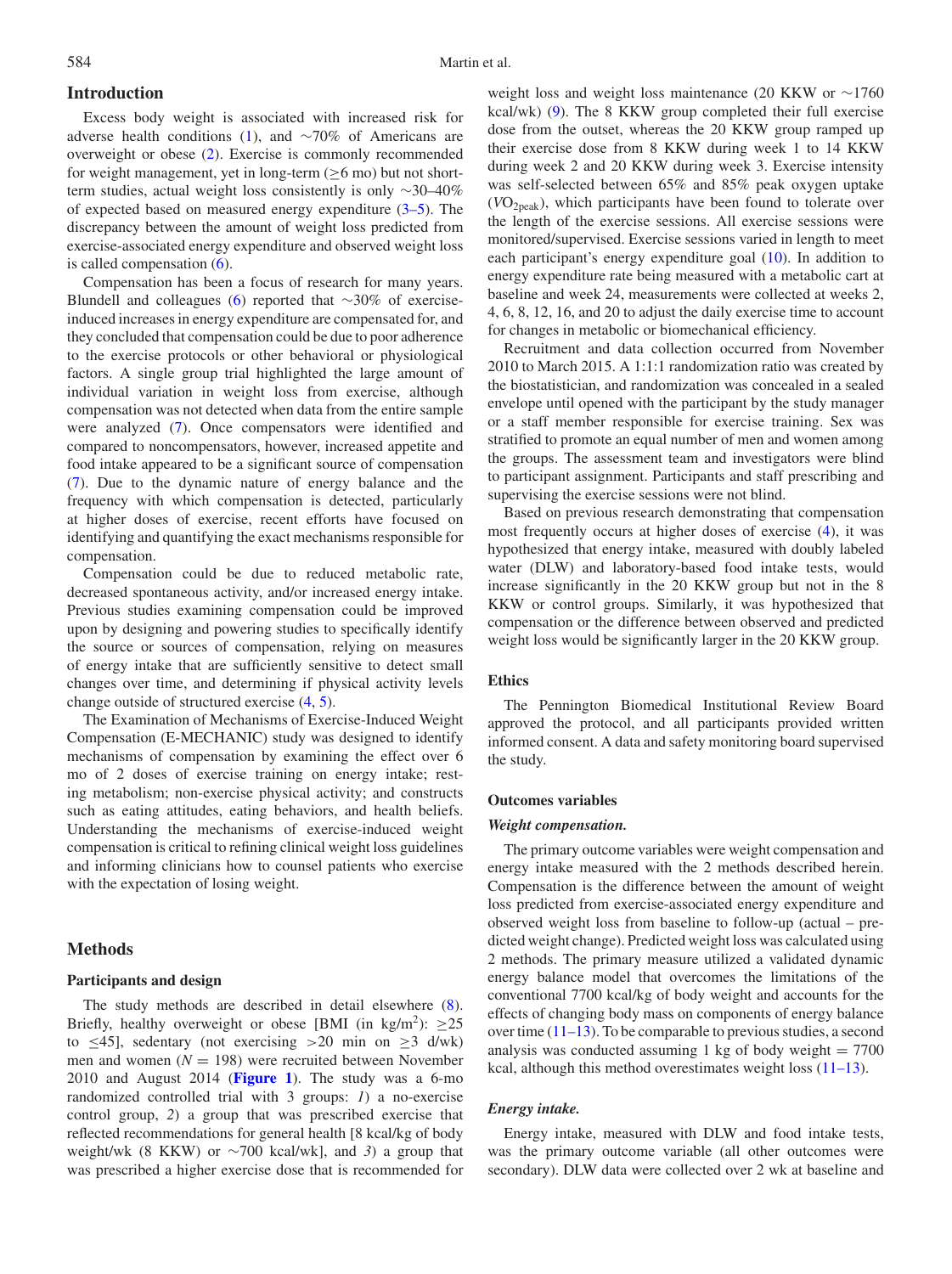<span id="page-2-0"></span>

**FIGURE 1** CONSORT diagram. CONSORT, Consolidated Standards of Reporting Trials.

2 wk at week 24. The DLW period at baseline occurred before participants in the 2 exercise groups began exercising. During the DLW period at week 24, participants in the exercise groups exercised at their prescribed dose. DLW measures total daily energy expenditure, which equals total daily energy intake during energy balance or weight stability [\(14,](#page-9-2) [15\)](#page-9-3). All 3 groups were weight stable at months 0 and 6; specifically, in all 3 groups, weight changed by  $\leq 0.15$  kg over each of the 2 wk of DLW measurements at baseline and follow-up based on a regression of the 3 clinic weights obtained during the DLW periods. Change in energy intake by DLW was calculated with and without adjusting for change in resting metabolic rate, as described in the **Supplemental Methods**. Adjusting DLW did not meaningfully affect the results. Adjusted values are reported in the text and both values reported in the tables.

At baseline and week 24, validated laboratory-based food intake tests were conducted at lunch and dinner following a standard breakfast consisting of a 190-kcal nutrition bar, which was consumed between 0700 and 0800. Participants returned to the center between 1100 and 1200 to complete their test lunch, which consisted of ad libitum sandwiches, potato chips, cookies, water, and choice of an artificially sweetened soda or tea and sugar-sweetened soda or tea. Participants returned to the center 5.5 h after the start of their lunch to complete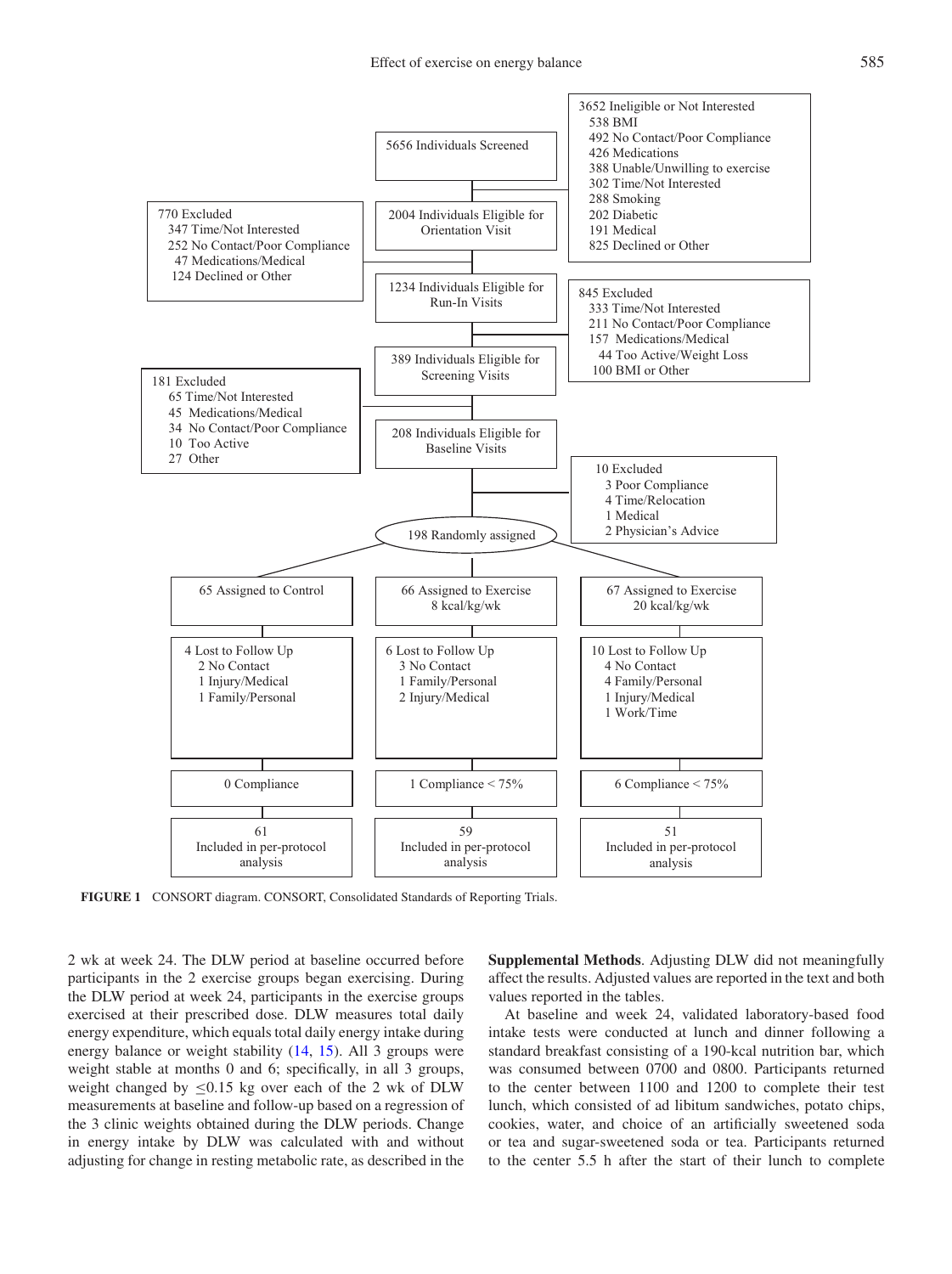their dinner meal, which consisted of a previously described buffet meal [\(16\)](#page-9-4). Food intake testing occurred at least 24 h after the last exercise session. Food intake at lunch and dinner was quantified by covertly weighing food provision and waste.

#### *Resting metabolic rate and respiratory quotient.*

Resting metabolic rate (RMR) and respiratory quotient (RQ; *V*CO*2/V*O2) were measured with indirect calorimetry over 30 min after a 12-h overnight fast with Max II metabolic carts (AEI Technologies) at baseline and week 24. RMR decreases with weight loss; therefore, RMR values were adjusted using 2 methods. First, RMR values were adjusted for change in body composition—that is, lean mass measured with dual-energy Xray absorptiometry (the statistical models also adjusted for age and sex). Second, to obtain a measure of metabolic adaptation or reduced metabolic rate that could limit weight loss, regression analysis was used to adjust RMR values for age, sex, and body mass (fat mass and fat-free mass), which results in a participant's residual RMR value at baseline and week 24. To assess change in RMR, the residual at week 24 was subtracted from the baseline residual following the procedures of Galgani and Santos [\(17\)](#page-9-5).

#### *Physical activity.*

SenseWear armbands (BodyMedia) measured the number of steps taken per day, minutes per day spent in activities of different intensities, and minutes per day spent in physical activity (defined as time  $\geq$ 3 metabolic equivalents). Measurements spanned 24 h/d, except during activities involving water, over 2 wk at baseline and 1 wk at weeks 4 and 24. Armbands detect and record wear time, and only full days of data were included in the analyses. A full day of data required that the device be worn 95% of the time, which equates to 22 h and 48 min. Armbands provide valid measures of free-living total daily energy expenditure [\(18\)](#page-9-6) and time performing activity [\(19\)](#page-9-7).

Participants in the exercise groups wore the armband during exercise sessions, and data were tracked to allow data collected during the exercise sessions to be removed. This results in the exercise groups having fewer minutes per day of wear time; therefore, these data were also expressed by minute to evaluate if activity changed over time differently between the groups.

#### *Weight and body composition.*

Baseline and follow-up weights were the average from 3 fasting weights collected over 14 d separated by 1 wk (e.g., days 0, 7, and 14). Body composition was measured with dual-energy X-ray absorptiometry (iDXA, encore software version 13.60; GE Healthcare) at baseline and week 24.

#### *Questionnaires.*

Visual analog scales (VAS) assessed subjective ratings of appetite before and after the test meals [\(20\)](#page-9-8). Retrospective VAS assessed average ratings of appetite during the previous week [\(21\)](#page-9-9). Additional questionnaires included the Multifactorial Assessment of Eating Disorders Symptoms [\(22\)](#page-9-10), Eating Inventory [\(23\)](#page-9-11), Food Preference Questionnaire [\(24\)](#page-9-12), Food Craving Inventory [\(25\)](#page-9-13), Yale Food Addiction Scale [\(26\)](#page-9-14), Activity Temperament Questionnaire [\(27,](#page-9-15) [28\)](#page-9-16), Medical Outcomes Study Short Form 36 (SF-36) [\(29\)](#page-9-17), Pittsburgh Sleep Quality Index [\(30\)](#page-9-18), Compensatory Health Beliefs Scale [\(31\)](#page-9-19), and Body Morph Assessment [\(32\)](#page-9-20).

#### *Cardiorespiratory fitness.*

Cardiorespiratory fitness testing occurred following medical clearance using a standardized graded exercise testing protocol on a treadmill (Trackmaster 425), unless orthopedic constraints required use of a bicycle ergometer (Excalibur Sport Cycle Ergometer; Lode, BV). Testing began at 2.4 miles per hour and a 0% grade, equal to 2.8 metabolic equivalents. Every two minutes, intensity increased by altering speed (0.2 miles per hour increments), grade (increments of two percentage points), or both and the test continued until individual maximal exertion. Measurements were collected during testing with a TrueMax 2400 metabolic measurement cart (Parvo Medics). Data collected during the test included maximal heart rate, respiratory exchange ratio, VO<sub>2</sub>, pulmonary ventilation, ventilatory equivalents for oxygen (pulmonary ventilation/ $VO<sub>2</sub>$ ), ventilatory equivalents for carbon dioxide (pulmonary ventilation/ $CO<sub>2</sub>$ ), end-tidal partial pressure of oxygen, and end-tidal partial pressure of carbon dioxide. Ratings of perceived exertion were obtained using the Borg scale [\(33\)](#page-9-21)

#### *Metabolic syndrome.*

Metabolic syndrome is marked by 3 or more of the following 5 symptoms: *1*) waist circumference >40 inches (>101 cm) for men or >35 inches (>89 cm) for women, *2*) triglycerides  $\geq$ 150 mg/dL, 3) HDL <40 mg/dL for men or <50 mg/dL for women, 4) systolic blood pressure  $\geq$ 130 mm Hg or diastolic blood pressure  $\geq$ 85 mm Hg, and 5) fasting glucose  $\geq$ 100 mg/dL. These measurements were collected following standardized clinic procedures, and participants were categorized at baseline as having or not having the metabolic syndrome.

#### **Data analysis**

Power analyses are detailed elsewhere [\(8\)](#page-8-7). The calculations assumed 2-tailed tests,  $\alpha = 0.05$ , and randomizing 198 individuals equally across groups with 10% attrition resulting in ∼60 individuals per group (171 participants were included in the per-protocol analysis, which reflected the original power analyses). For estimated compensation of 2 kg, statistical power was 90%.

E-MECHANIC was designed to identify mechanisms responsible for weight compensation; therefore, per-protocol analyses were utilized that included participants with follow-up data and  $\geq$ 75% adherence to their exercise prescription. This resulted in virtually identical exercise adherence between the exercise groups, and the study results did not differ when the 7 participants who failed to meet the per-protocol cutoff were included in the analysis (see the Supplemental Methods and **Supplemental Table 1**). Differences in outcomes among groups were tested by ANCOVAs or nonparametric Kruskal–Wallis (if 3 groups were compared) or Wilcoxon (if 2 groups were compared) tests, with adjustment for sex and age (additional analyses were conducted that included race, and the results did not differ meaningfully; therefore, the models without race are reported). Post hoc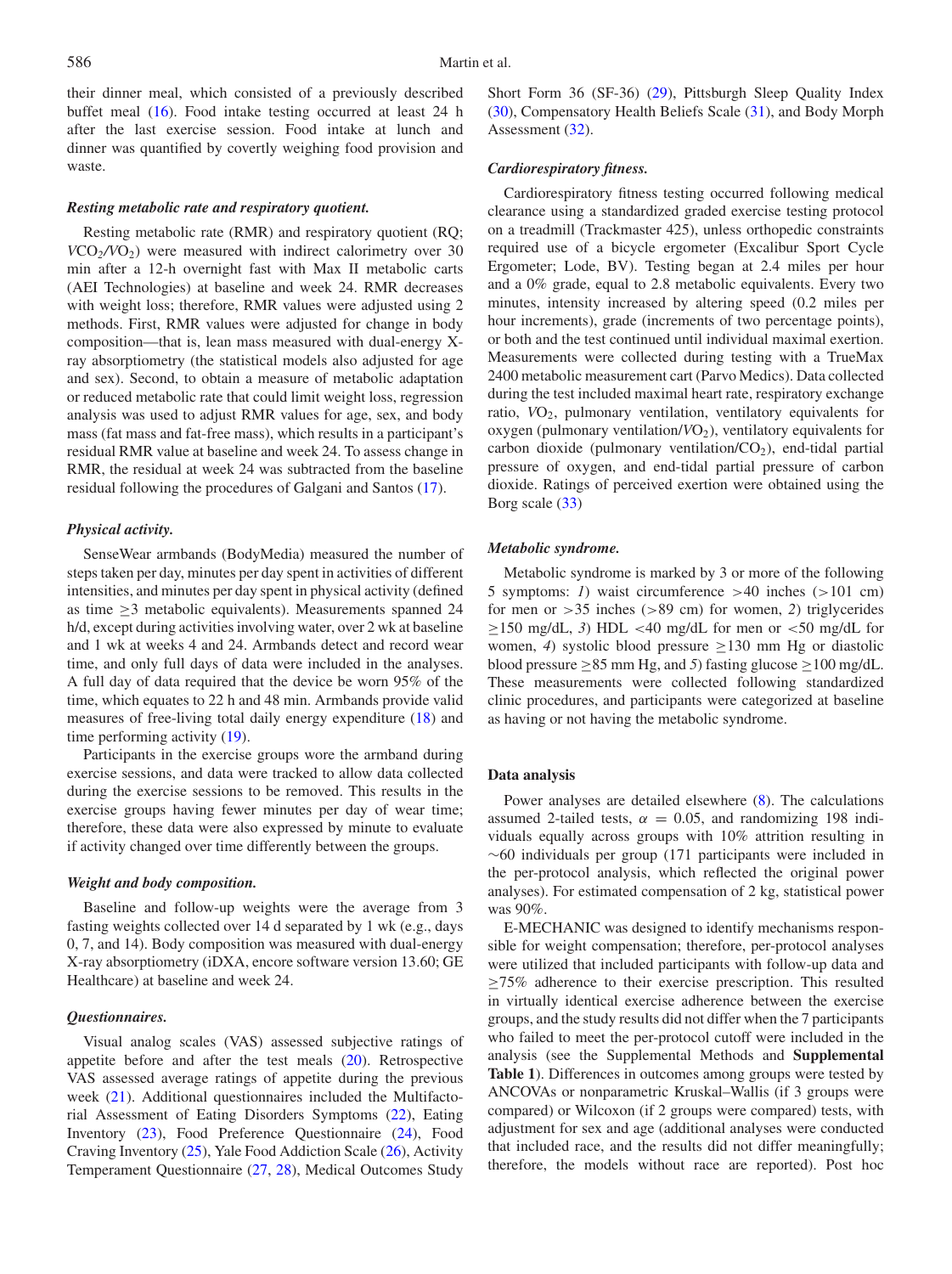<span id="page-4-1"></span>**TABLE [1](#page-4-0)** Descriptive baseline characteristics of the 171 participants included in the per-protocol analysis<sup>1</sup>

| Characteristic                                              | All $(n = 171)$         | Control $(n = 61)$      | 8 KKW $(n = 59)$        | 20 KKW $(n = 51)$       |
|-------------------------------------------------------------|-------------------------|-------------------------|-------------------------|-------------------------|
| Women, $n$ $(\%)$                                           | 124(72.5)               | 45 (74)                 | 43 (73)                 | 36(71)                  |
| Ethnicity, $n$ (%)                                          |                         |                         |                         |                         |
| Caucasian                                                   | 114(66.7)               | 38(62.3)                | 39(66.1)                | 37(72.6)                |
| African American                                            | 53 (31)                 | 21(34.4)                | 20(33.9)                | 12(23.5)                |
| Hispanic/other                                              | 4(2.3)                  | 2(3.3)                  | 0(0)                    | 2(3.9)                  |
| Age, $n(y)$                                                 | $171(48.9 \pm 11.4)$    | 61 (49.5 $\pm$ 10.8)    | 59 (48.3 $\pm$ 11.2)    | 51 (48.7 $\pm$ 12.4)    |
| Weight, $n$ (kg)                                            | 171 $(88.6 \pm 15.4)$   | 61 (90.1 $\pm$ 15.4)    | 59 (88.7 $\pm$ 15.8)    | $51(86.5 \pm 15.1)$     |
| BMI, $n$ (kg/m <sup>2</sup> )                               | $171(31.5 \pm 4.7)$     | 61 $(32.3 \pm 4.8)$     | 59 (31.4 $\pm$ 4.6)     | 51 $(30.6 \pm 4.4)$     |
| Percentage fat, $n$                                         | $170(42.1 \pm 7.2)$     | 61 (43.0 $\pm$ 7.6)     | 59 (41.5 $\pm$ 6.6)     | $50(41.6 \pm 7.3)$      |
| Fat mass, $n$ (kg)                                          | $170(37.5 \pm 10.0)$    | 61 (38.9 $\pm$ 10.3)    | 59 (37.0 $\pm$ 9.7)     | 50 (36.3 $\pm$ 10.0)    |
| Lean mass, $n$ (kg)                                         | $170(48.2 \pm 10.1)$    | 61 (48.2 $\pm$ 10.3)    | 59 (48.8 $\pm$ 10.0)    | $50(47.4 \pm 10.0)$     |
| $VO2$ , n (L/min)                                           | $171(2.1 \pm 0.6)$      | 61 $(2.1 \pm 0.6)$      | 59 $(2.1 \pm 0.5)$      | $51(2.0 \pm 0.5)$       |
| $VO_2$ , <i>n</i> (mL·kg <sup>-1</sup> ·min <sup>-1</sup> ) | 171 $(23.6 \pm 5.3)$    | 61 $(23.1 \pm 5.3)$     | $59(23.9 \pm 5.5)$      | $51(23.7 \pm 5.1)$      |
| Systolic blood pressure, $n$ (mm Hg)                        | $171(120.8 \pm 10.6)$   | $61(121.7 \pm 11.1)$    | 59 (119.6 $\pm$ 10.6)   | 51 $(121.0 \pm 9.9)$    |
| Diastolic blood pressure, $n$ (mm Hg)                       | 171 $(77.4 \pm 7.4)$    | 61 $(78.6 \pm 7.8)$     | 59 (77.2 $\pm$ 6.1)     | 51 (76.8 $\pm$ 8.4)     |
| Steps/d, $n$                                                | $167(6108 \pm 2250)$    | 59 (5958 $\pm$ 2246)    | 57 (6458 $\pm$ 2565)    | 51 (5892 $\pm$ 1834)    |
| Active, $n \text{ (min/d)}$                                 | $167(59.8 \pm 44.4)$    | 59 (59.2 $\pm$ 41.4)    | 57 (62.8 $\pm$ 48.9)    | 51 $(57.3 \pm 43.2)$    |
| Moderate, $n \text{ (min/d)}$                               | $167(58.6 \pm 43.2)$    | 59 (57.1 $\pm$ 39.5)    | 57 (61.8 $\pm$ 47.9)    | 51 (56.7 $\pm$ 42.3)    |
| Vigorous, $n \text{ (min/d)}$                               | $167(1.0 \pm 5.3)$      | 59 $(1.6 \pm 8.1)$      | 57 $(1.0 \pm 3.7)$      | $51(0.5 \pm 1.0)$       |
| Very vigorous, $n$ (min/d)                                  | $167(0.2 \pm 1.9)$      | 59 (0.5 $\pm$ 3.2)      | 57 (0.0 $\pm$ 0.0)      | $51(0.1 \pm 0.6)$       |
| RMR, not adjusted, $n$ (kcal/d)                             | $170(1526.1 \pm 316.4)$ | $61(1516.1 \pm 353.9)$  | $58(1530.7 \pm 258.1)$  | 51 (1532.8 $\pm$ 334.7) |
| RQ, n                                                       | $170(0.82 \pm 0.05)$    | $61(0.81 \pm 0.05)$     | 58 (0.82 $\pm$ 0.05)    | $51(0.82 \pm 0.04)$     |
| Energy intake (DLW), $n$ (kcal/d)                           | $171(2479.1 \pm 455.9)$ | 61 (2437.5 $\pm$ 447.4) | $59(2537.3 \pm 435.9)$  | 51 (2461.5 $\pm$ 489.4) |
| Intake (buffet), $n$ (kcal at lunch and dinner<br>combined) | $171(1733.5 \pm 573.6)$ | 61 (1626.3 $\pm$ 607.7) | 59 (1814.4 $\pm$ 485.6) | $51(1768.1 \pm 615.7)$  |

<span id="page-4-0"></span><sup>1</sup>Values in parentheses are percentages or means  $\pm$  SD. Chi-square tests were used to test for differences among the groups on categorical variables, and ANOVA was used to test for differences among the 3 groups on baseline values of continuous variables. The control, 8 KKW, and 20 KKW groups did not differ significantly on any baseline measures listed in the table. DLW, doubly labeled water; RMR, resting metabolic rate by indirect calorimetry (ventilated hood); RQ, respiratory quotient; *VO*<sub>2</sub>, peak oxygen uptake.

comparisons were Tukey–Kramer adjusted (ANCOVAs), or Dwass, Steel, Critchlow-Fligner multiple comparison analysis was used. Results are presented as adjusted least-squares means with 95% CIs or SDs. Between-group differences for categorical variables were examined using chi-square tests. Subgroup analyses examined differences in baseline and change variables between compensators and noncompensators in the exercise groups.

Due to the high prevalence of compensation, participants in the exercise groups were classified as compensators or noncompensators based on a median split (compensators >  $-58.5\%$  and noncompensators  $\leq -58.5\%$ ) of percentage compensation using data from the 2 exercise groups (percentage compensation = actual – predicted weight loss/predicted weight loss). These procedures relied on predicted weight loss from the energy balance model. Percentage rather than absolute compensation was utilized because the latter was biased toward the higher exercise group. Change on the outcome variables was examined by compensation status. All *P* values are 2-sided,  $\alpha$  = 0.05, and analyses were conducted with SAS software (version 9.3; SAS Institute).

# **Results**

#### **Descriptive characteristics and exercise adherence**

Of 198 randomized participants, 178 completed followup testing (89.9%) (Figure [1\)](#page-2-0). There were 7 participants in the exercise groups with <75% adherence, resulting in 171

 $(86.4\%)$  in the analysis (adherence = achieved exercise energy expenditure/prescribed exercise energy expenditure). **[Table 1](#page-4-1)** includes the sample characteristics, **[Table 2](#page-5-0)** includes achieved exercise energy expenditure from the exercise sessions, and exercise-training data are summarized in **Supplemental Table** 2. The 8 and 20 KKW groups achieved ∼600 and ∼1350 metabolic equivalents per week, respectively, and 100.8% and 98.2% of prescribed exercise-associated energy expenditure, respectively.

#### **Weight change and weight compensation**

The percentage of individuals who lost weight was 52.5%, 57.6%, and 76.5% in the control, 8 KKW, and 20 KKW groups, respectively, with the 20 KKW group significantly different compared with the control ( $P = 0.05$ ) (**[Figure 2](#page-6-0)**). In the 8 and 20 KKW groups, 76.3% and 90.2% of participants compensated, respectively, with no significant difference between groups  $(P = 0.09)$ . Compensation status did not differ by sex [ $\chi^2$  (1,  $N = 110$ ) = 0.40;  $P = 0.52$ ] or race  $[\chi^2 (1, N = 110) = 0.17;$  $P = 0.68$ .

[Table 2](#page-5-0) shows weight change, predicted weight change from the energy balance model, and compensation across the 3 groups. Mean weight change in the control  $(-0.2 \text{ kg})$  was less than that in the 20 KKW group  $(-1.6 \text{ kg}, P = 0.02)$ , but neither group differed from the 8 KKW group  $(-0.4 \text{ kg})$ . Significant  $(P < 0.01)$ compensation occurred in the 8 KKW (1.5 kg) and 20 KKW (2.7 kg) groups, and the amount of compensation was significantly different between the exercise groups ( $P = 0.01$ ). Using 7700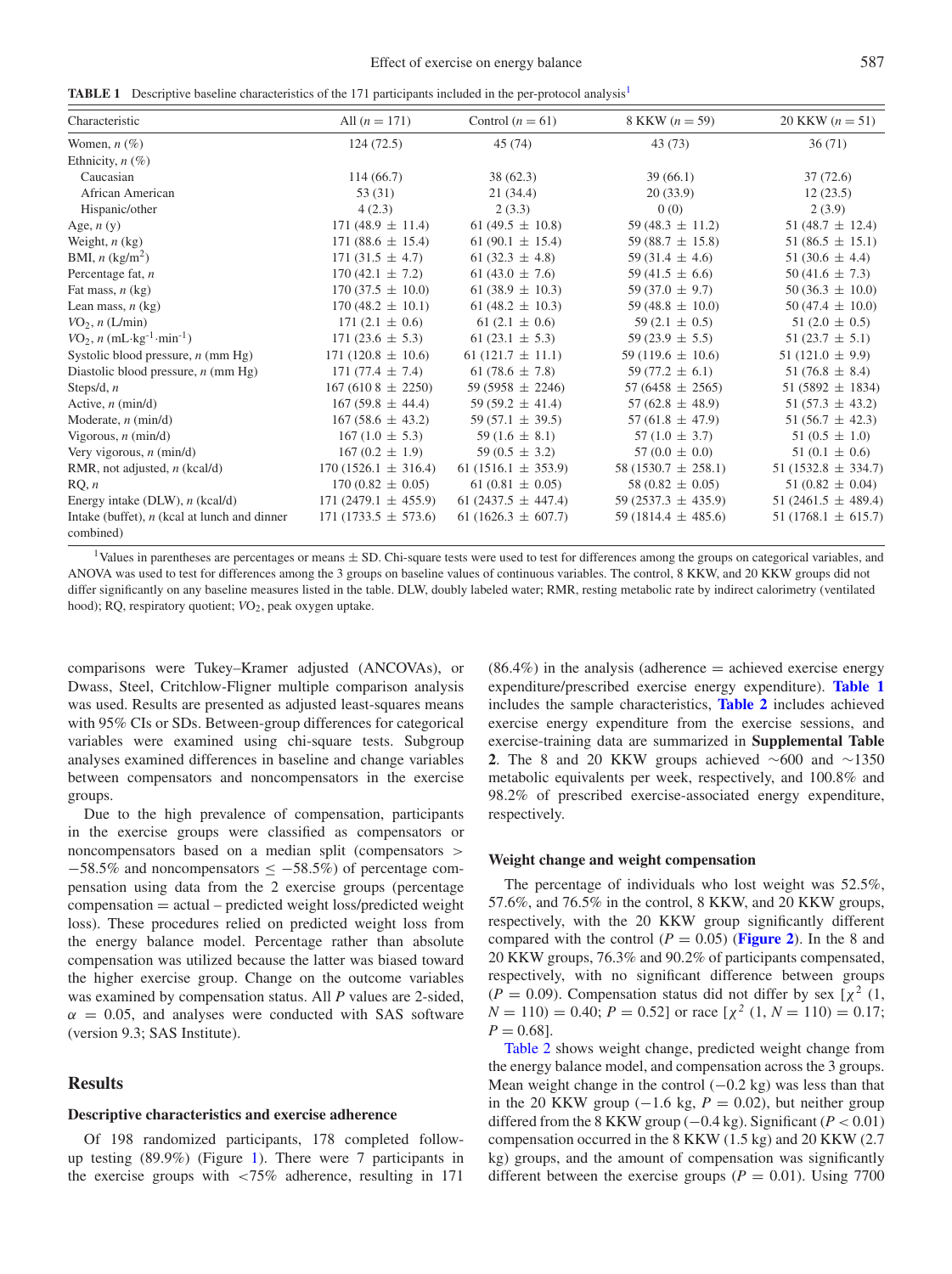#### 588 Martin et al.

<span id="page-5-0"></span>**TABLE 2** Predicted weight loss, compensation, change from week 0 to week 24 by group on outcome variables, and mean energy expenditure during exercise training for the 2 exercise groups<sup>1</sup>

| Variable                                        | Control                            | 8 KKW                              | <b>20 KKW</b>                 | Group $P$ value |
|-------------------------------------------------|------------------------------------|------------------------------------|-------------------------------|-----------------|
| Predicted weight $loss2$ (kg)                   | $0.0 (-0.1, 0.1)$                  | $-1.9(-2.1,-1.7)$                  | $-4.3(-4.5, -4.1)$            |                 |
| Actual weight change (kg)                       | $-0.2^a(-1.0, 0.6)$                | $-0.4^{a,b}$ (-1.2, 0.4)           | $-1.6^b$ (-2.4, -0.8)         | $0.02*$         |
| Compensation (kg)                               | $0.0^{\text{a}}$ (-0.5, 0.5)       | $1.5^{\rm b}$ (0.9, 2.2)           | $2.7^{\circ}$ (2.0, 3.5)      | $0.01*$         |
| Energy intake, adjusted DLW (kcal/d)            | $-2.3^{\mathrm{a}}$ (-58.0, 53.5)  | $90.7^b$ (35.1, 146.4)             | $123.6^b$ (64.5, 182.7)       | ${<}0.01*$      |
| Energy intake, DLW (kcal/d)                     | $-24.7^{\mathrm{a}}$ (-82.2, 32.9) | $71.1b$ (13.6, 128.6)              | $90.5^b$ (29.5, 151.6)        | ${<}0.01*$      |
| Change in energy intake, adjusted DLW (%)       | $0.0^a$ (-2.2, 2.3)                | $3.9^b$ (1.7, 6.2)                 | $5.5^b$ (3.1, 7.9)            | ${<}0.01*$      |
| Change in energy intake, DLW (%)                | $-0.8^a$ (-3.1, 1.5)               | $3.2^b$ (0.9, 5.6)                 | $4.2^b$ (1.8, 6.7)            | ${<}0.01*$      |
| Energy intake—buffet (kcal at lunch and         | $-88.1(-197.4, 21.2)$              | $-106.2(-216.0, 3.6)$              | $-72.0$ ( $-183.9, 40.0$ )    | 0.90            |
| dinner combined)                                |                                    |                                    |                               |                 |
| Percentage body fat                             | $0.1^{\mathrm{a}}$ (-0.4, 0.6)     | $-0.05^{a,b}$ (-0.6, 0.5)          | $-0.8^{\rm b}$ (-1.4, -0.3)   | $0.04*$         |
| Body fat (kg)                                   | $0.1^a(-0.6, 0.8)$                 | $-0.2^{a,b}$ (-0.9, 0.5)           | $-1.4^{b,+}$ (-2.1, -0.6)     | ${<}0.01*$      |
| Lean body mass (kg)                             | $-0.4(-0.8,-0.1)$                  | $-0.3(-0.6, 0.1)$                  | $-0.1$ (-0.5, 0.2)            | 0.51            |
| VO <sub>2</sub> (L/min)                         | $-0.11^a$ (-0.16, -0.05)           | $0.11^b (-0.05, 0.16)$             | $0.28^{\circ}$ (0.21, 0.34)   | < 0.01          |
| $VO2$ (mL·kg <sup>-1</sup> ·min <sup>-1</sup> ) | $-1.5^{\mathrm{a}}$ (-2.4, -0.6)   | $0.6^b$ (-0.3, 1.5)                | $3.1^{\circ}$ (2.2, 4.1)      | < 0.01          |
| Systolic blood pressure (mm Hg)                 | $-1.9(-4.0, 0.2)$                  | $-1.1(-3.2, 1.1)$                  | $-0.3(-2.5, 2.0)$             | 0.56            |
| Diastolic blood pressure (mm Hg)                | $-0.8$ ( $-2.3$ , 0.8)             | $-0.2(-1.8, 1.4)$                  | $1.4(-0.3, 3.1)$              | 0.14            |
| Total activity (min/d)                          | $-7.2(-16.0, 1.7)$                 | $-8.5(-17.3, 0.3)$                 | $2.7(-6.5, 11.8)$             | 0.16            |
| Moderate (min/d)                                | $-5.7(-14.1, 2.6)$                 | $-8.2(-16.5, 0.0)$                 | $2.1(-6.6, 10.7)$             | 0.19            |
| Vigorous (min/d)                                | $0.2(-0.2, 0.5)$                   | $0.0 (-0.3, 0.4)$                  | 0.4(0.1, 0.8)                 | 0.21            |
| Very vigorous <sup>3</sup> (min/d)              | $-0.5(-1.1, 0.1)$                  | $0.0(-0.5, 0.6)$                   | $-0.0$ (-0.6, 0.5)            | 0.39            |
| RMR-adjusted (kcal/d)                           | $16.4(-44.9, 77.8)$                | $57.0(-5.7, 119.6)$                | $17.6(-48.7, 83.9)$           | 0.57            |
| RMR-Galgani (kcal/d)                            | $14.3(-46.8, 75.5)$                | $56.7(-5.9, 119.4)$                | $19.3(-46.9, 85.5)$           | 0.56            |
| R <sub>O</sub>                                  | $0.000 (-0.015, 0.015)$            | $-0.000(-0.016, 0.015)$            | $-0.017(-0.033,-0.001)$       | 0.20            |
| FPQ, high fat/high carb                         | $-0.14^{a,b}$ (-0.53, 0.26)        | $0.20^a (-0.21, 0.61)$             | $-0.53^b$ (-0.97, -0.10)      | $0.04*$         |
| VAS, after dinner, desire <sup>3</sup>          | $4.47a$ (0.58, 8.37)               | $3.41^{a,b}$ (-0.56, 7.37)         | $-2.75^{\rm b}$ (-6.99, 1.48) | $0.02*$         |
| $SF-36$ , social functioning <sup>3</sup>       | $-4.99^{a,b}$ (-9.83, -0.15)       | $-1.75^{\mathrm{a}}$ (-6.73, 3.24) | $-5.80^b$ ( $-11.06, -0.53$ ) | $0.046*$        |
| Exercise EE prescribed (kcal)                   |                                    | 16,973 (15,606, 18,340)            | 39,690 (38,220, 41,161)       | ${<}0.01*$      |
| Exercise EE achieved (kcal)                     |                                    | 17,114 (15,708, 18,520)            | 38,956 (37,444, 40,468)       | ${<}0.01*$      |

<span id="page-5-1"></span><sup>1</sup>Values are least-squares means (95% CIs) ( $n = 171$ ;  $n = 61$ , 59, and 51 participants in the control, 8 KKW, and 20 KKW groups, respectively). Post hoc comparisons were Tukey–Kramer adjusted (ANCOVAs), or Dwass, Steel, Critchlow-Fligner multiple comparison analysis was used. Within rows, means with different superscript letters differ significantly, and significant *P* values (*P* < 0.05) are indicated with a <sup>∗</sup> . <sup>†</sup>The *P* value comparing the 8 KKW and 20 KKW groups was 0.06. The control group had no exercise intervention; therefore, compensation was held at 0. Results are only shown for questionnaires that had a significant group by time interaction; Supplemental Table 4 includes all questionnaire results. All values are adjusted for age and sex except for exercise EE. RMR-adjusted values represent change in RMR adjusted for sex and age, as well as fat-free mass. RMR-Galgani is a measure of metabolic adaptation where regression analysis was used to adjust RMR values for age, sex, and body mass (fat mass and fat-free mass), which results in a participant's residual RMR values at baseline and week 24. Change in RMR or metabolic adaptation is then calculated by subtracting the residual at week 24 from the baseline residual. DLW, doubly labeled water; EE, energy expenditure; FPQ, food-preference questionnaires; RMR, resting metabolic rate by indirect calorimetry (ventilated hood); RQ, respiratory quotient; SF-36, Medical Outcomes Study Short Form 36; VAS, visual analog scale.

<span id="page-5-2"></span><sup>2</sup>Weight loss was predicted from an energy balance model. Differences in outcomes among groups were tested by ANCOVAs or nonparametric Kruskal–Wallis tests, with adjustment for sex and age.

<span id="page-5-3"></span>3Nonparametric Kruskal–Wallis test.

kcal/kg of body weight to derive compensation produced similar results, with significant differences between the 8 KKW (1.9 kg; 95% CI: 1.1, 2.7 kg) and the 20 KKW (3.5 kg; 95% CI: 2.7, 4.4 kg;  $P = 0.01$ ) groups. The 20 KKW group lost more body fat compared with the control group [\(Table 2\)](#page-5-0), and change in lean mass did not differ among groups.

## **Energy intake**

Change in energy intake measured by adjusted DLW differed significantly ( $P < 0.01$ ) between the control (-2.3 kcal/d) and both the 8 KKW (90.7 kcal/d) and the 20 KKW (123.6 kcal/d) groups [\(Table 2\)](#page-5-0). Individual-level energy intake change for participants in the 8 and 20 KKW groups is depicted in **Supplemental Figure 1**. Change in energy intake did not differ between the 8 and 20 KKW groups  $(P = 0.69)$ . Percentage change in DLW measured energy intake was significantly lower  $(P < 0.01)$  in the control  $(0.0\%)$  compared with both the 8 KKW  $(3.9\%)$  and the 20 KKW  $(5.5\%)$  groups [\(Table 2\)](#page-5-0). Food intake data from the lunch and dinner test meals were combined. Change in food intake measured during the test meals did not differ (*P* = 0.90) between the control (−88.1 kcal), 8 KKW (−106.2 kcal), and 20 KKW  $(-72.0 \text{ kcal})$  groups [\(Table 2\)](#page-5-0).

# **Physical activity, RMR, and RQ**

Baseline physical activity, RMR, and RQ data are shown in [Table 1,](#page-4-1) and change data are shown in [Table 2.](#page-5-0) No measures of activity, RMR, or resting RQ differed by group from baseline to week 24 [\(Table 2\)](#page-5-0). Change in activity energy expenditure, total energy expenditure, and steps did not differ among the groups when activity was expressed per minute to account for different accelerometry wear times in the exercise groups at week 24 (all *P* values  $> 0.34$ ; data not shown).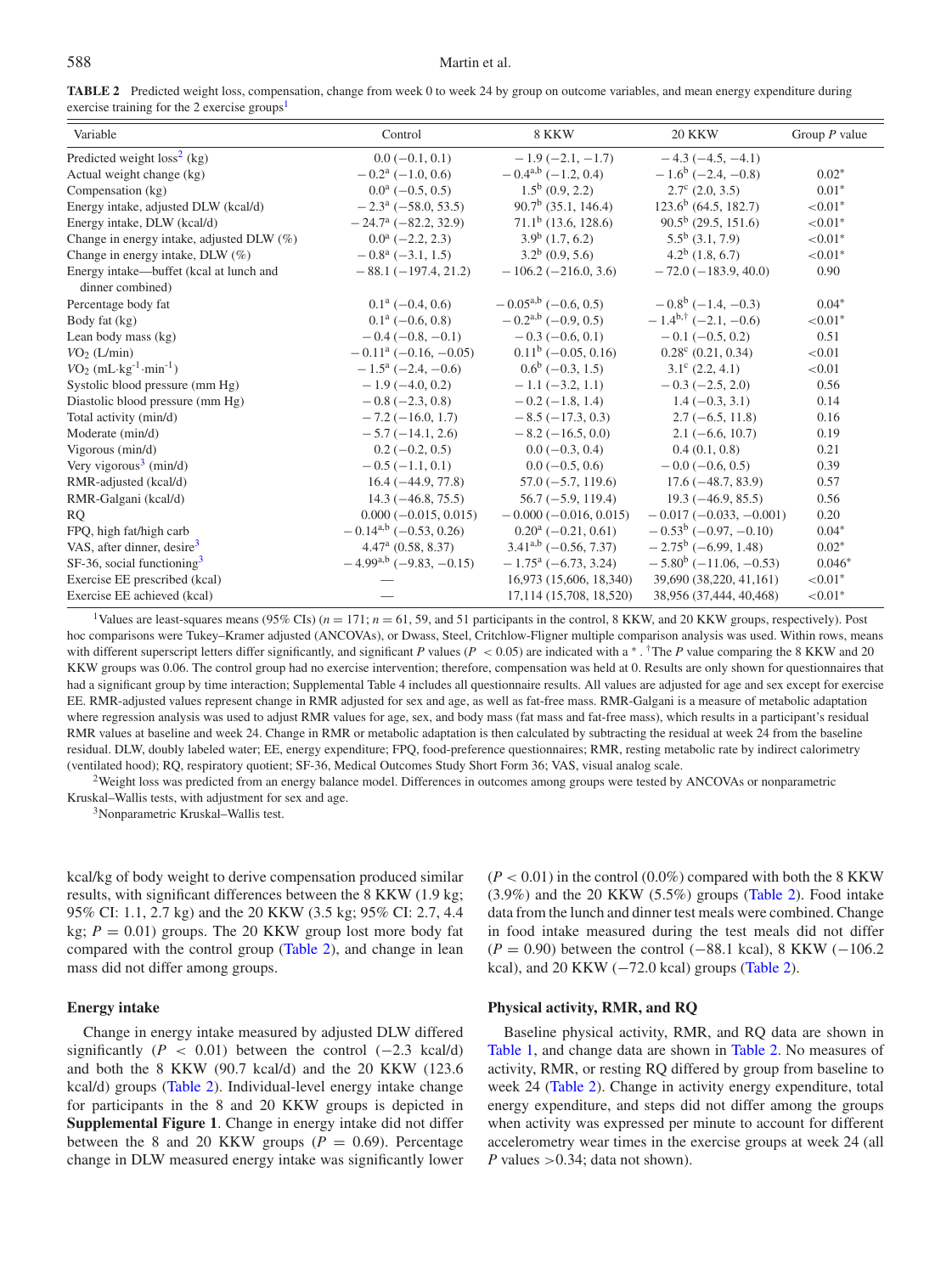<span id="page-6-0"></span>

**FIGURE 2** Actual weight change (diamonds) and predicted weight loss (WL) from the energy balance model (circles) for participants in the control group ( $n = 61$ ; top), 8 KKW group ( $n = 59$ ; middle), and 20 KKW group  $(n = 51$ ; bottom).

#### **Questionnaires**

Baseline questionnaire data by group are provided in **Supplemental Table 3**.

The 8 KKW group had increased preference for high-fat/highcarbohydrate foods (e.g., French fries) compared with the 20 KKW group  $(P = 0.04)$  [\(Table 2\)](#page-5-0). The control group had increased desire to consume food measured with the VAS after dinner compared with the 20 KKW group  $(P = 0.02)$ . The 20 KKW group had a larger reduction in social functioning compared with the 8 KKW group ( $P = 0.046$ ). [Table 2](#page-5-0) and **Supplemental Table 4** include all comparisons.

# **Compensators compared with noncompensators (exercise groups only)**

Baseline questionnaire data by compensator group are provided in **Supplemental Table 5**. Compensators did not differ from noncompensators in age, weight, BMI (*P* values > 0.45), or the proportion of men (30.9%) and women (69.1%) ( $P = 0.52$ ). Compensators and noncompensators had virtually identical adherence (mean  $\pm$  SD: 99.9  $\pm$  6.2% and 99.5  $\pm$  6.4%, respectively;  $P = 0.76$ . At baseline, a greater ( $P = 0.02$ ) proportion of compensators (31%) met criteria for metabolic syndrome compared with noncompensators (11%).

Change on outcomes by compensator status is provided in **[Table 3](#page-7-0)**. Also, **Supplemental Table 6** includes results for all questionnaire and other analyses by compensator status. As expected, compensators lost significantly less body mass compared with noncompensators  $(P < 0.01)$ . Compensators had smaller increases in cardiorespiratory fitness corrected for body mass  $(P = 0.046)$  but larger reductions in fasting glucose concentrations ( $P = 0.04$ ). Compensators had increased adjusted RMR  $(P = 0.05)$ , RMR adjusted using the method described by Galgani and Santos  $(17)$   $(P = 0.04)$ , energy intake by adjusted DLW  $(P = 0.03)$ , compensatory health beliefs  $(P = 0.01)$ , cravings for sweets ( $P = 0.01$ ), and hunger ( $P = 0.03$ ) and prospective food consumption  $(P = 0.03)$  from retrospective VAS. Compensators had reduced preference for low-fat/highcarbohydrate foods (e.g., wild rice;  $P = 0.01$ ) and smaller reductions in disinhibition ( $P = 0.02$ ) measured with the Eating Inventory. Compensators had worsening sleep disturbance based on the Pittsburgh Sleep Quality Index  $(P = 0.02)$ . In addition, on the SF-36, they had worsening bodily pain  $(P = 0.02)$  and physical component summary  $(P = 0.01)$  scores but improved role emotional, which reflects a decrease in role limitations due to emotional problems  $(P = 0.03)$ , and mental component summary (0.84 compared with −2.50, *P* = 0.01) scores.

# **Discussion**

In this large randomized controlled trial with 2 doses of exercise, energy intake assessed with DLW increased significantly and as hypothesized in the 20 KKW group, as well as in the 8 KKW group, which was unexpected. The hypotheses were based on previous research demonstrating that compensation most frequently occurs at higher doses of exercise [\(4\)](#page-8-5), although the results of this study indicate that compensation also occurs at lower doses of exercise. This discrepancy may be due to differences in the study samples since the current study recruited men and women aged 18–65 y, whereas the Church et al. [\(4\)](#page-8-5) study recruited postmenopausal women. Change in energy intake measured with the less sensitive test meals did not differ among the groups, which also was unexpected. Significant weight compensation was detected in the 8 and 20 KKW groups. Compensation in the 8 KKW group was not predicted, although it was predicted that compensation would be significantly higher in the 20 KKW group compared with the 8 KKW group, as observed.

Although most participants in the 8 KKW (76.3%) and 20 KKW (90.2%) groups compensated, there was great heterogeneity in weight loss and compensation with both exercise doses. Large individual variability in weight loss in response to exercise has been observed in other studies, including a 12 wk single-dose exercise study with 35 participants [\(7\)](#page-8-4). Almost half (42.4%) and 23.5% of participants in the 8 and 20 KKW groups, respectively, did not lose any weight or gained weight. These percentages are much higher than the 13% of participants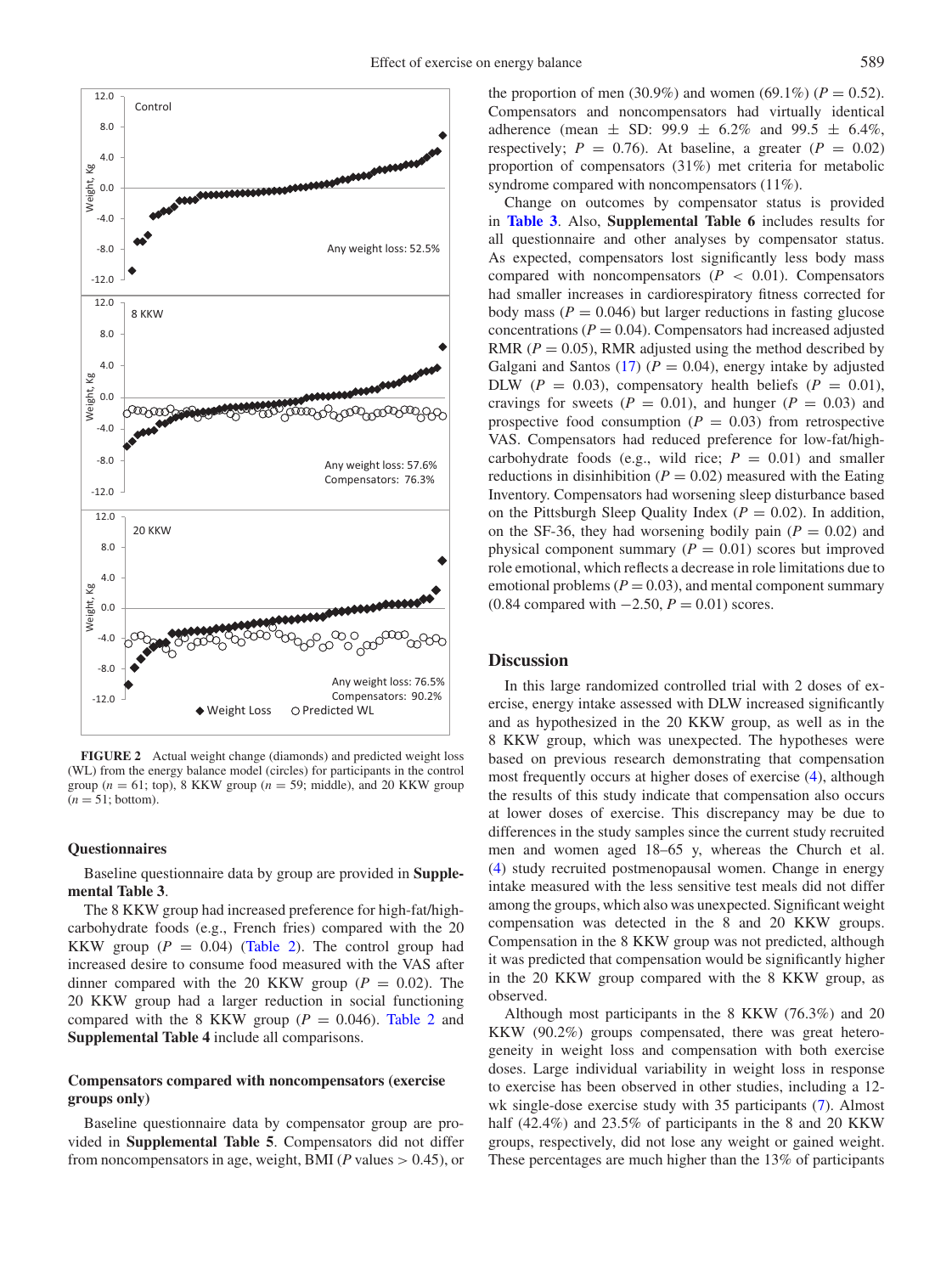#### 590 Martin et al.

<span id="page-7-0"></span>

| <b>TABLE 3</b> Change on the outcome variables for compensators and noncompensators <sup>1</sup> |  |
|--------------------------------------------------------------------------------------------------|--|
|                                                                                                  |  |

| Variable                                        | Noncompensators        | Compensators           | $P$ value  |
|-------------------------------------------------|------------------------|------------------------|------------|
| Weight (kg)                                     | $-2.69(-3.23,-2.16)$   | $0.78(-0.25, 1.30)$    | ${<}0.01*$ |
| BMI $(kg/m2)$                                   | $-0.73(-0.98,-0.47)$   | 0.46(0.20, 0.72)       | ${<}0.01*$ |
| Percentage body fat                             | $-0.99(-1.47,-0.52)$   | $0.20(-0.27, 0.67)$    | ${<}0.01*$ |
| Fat mass (kg)                                   | $-1.90(-2.50, -1.30)$  | $0.49(-0.10, 1.07)$    | ${<}0.01*$ |
| Lean mass $(kg)$                                | $-0.59(-0.93,-0.24)$   | $0.17(-0.17, 0.51)$    | ${<}0.01*$ |
| $VO2$ (mL·kg <sup>-1</sup> ·min <sup>-1</sup> ) | 2.73(1.65, 3.81)       | 1.27(0.22, 2.33)       | $0.046*$   |
| Glucose $(mg/dL)$                               | $0.21(-1.60, 2.03)$    | $-2.33(-4.10, -0.56)$  | $0.04*$    |
| Very vigorous <sup>2</sup> (min/d)              | $-0.01(-0.11, 0.09)$   | $-0.10(-0.20, 0.01)$   | $0.03*$    |
| RMR-adjusted (kcal/d)                           | $-0.3(-63.5, 63.0)$    | 85.4 (23.7, 147.1)     | $0.05*$    |
| RMR-Galgani (kcal/d)                            | $0.5(-60.7, 61.7)$     | 84.8 (24.6, 144.9)     | $0.04*$    |
| Energy intake, adjusted DLW (kcal/d)            | 60.4(0.8, 120.1)       | 149.3 (91.1, 207.6)    | $0.03*$    |
| Energy intake, DLW (kcal/day)                   | $14.26(-44.94, 73.47)$ | 144.36 (86.56, 202.16) | ${<}0.01*$ |
| Compensatory health beliefs                     | $-2.14(-4.13,-0.15)$   | $1.25(-0.68, 3.17)$    | $0.01*$    |
| Eating Inventory, disinhibition                 | $-1.27(-1.93,-0.61)$   | $-0.28(-0.92, 0.36)$   | $0.02*$    |
| FCI, sweets                                     | $-0.17(-0.44, 0.11)$   | 0.31(0.05, 0.57)       | $0.01*$    |
| FPQ, high carbs                                 | $0.26(-0.18, 0.70)$    | $-0.37(-0.79, 0.06)$   | $0.03*$    |
| FPQ, low fat                                    | $0.25(-0.16, 0.66)$    | $-0.40(-0.79, 0.00)$   | $0.02*$    |
| FPQ, low fat/high carb                          | $0.40 (-0.05, 0.85)$   | $-0.39(-0.83, 0.05)$   | $0.01*$    |
| PSQI, sleep disturbance <sup>2</sup>            | $-0.13(-0.28, 0.03)$   | $0.12(-0.03, 0.27)$    | $0.02*$    |
| SF-36, bodily pain                              | $1.30(-3.72, 6.31)$    | $-6.61(-11.46,-1.76)$  | $0.02*$    |
| $SF-36$ , role emotional <sup>2</sup>           | $-5.18(-10.97, 0.61)$  | $2.36(-3.23, 7.96)$    | $0.03*$    |
| SF-36, physical component summary               | 1.88(0.16, 3.59)       | $-1.20(-2.86, 0.46)$   | $0.01*$    |
| SF-36, mental component summary                 | $-2.50(-4.34, -0.67)$  | $0.84 (-0.93, 2.62)$   | $0.01*$    |
| VAS, retrospective, hunger                      | $-2.31(-7.42, 2.81)$   | 5.11 (0.13, 10.09)     | $0.03*$    |
| VAS, retrospective, PCF                         | $-3.82(-8.15, 0.52)$   | $2.34(-1.88, 6.56)$    | $0.03*$    |

<span id="page-7-1"></span><sup>1</sup>Values are least-squares means (95% CIs) ( $n = 110$ ; 55 compensators and 55 noncompensators). Differences in outcomes among groups were tested by ANCOVAs or nonparametric Wilcoxon tests, with adjustment for sex and age. Post hoc comparisons were Tukey–Kramer adjusted (ANCOVAs), or Dwass, Steel, Critchlow-Fligner multiple comparison analysis was used. Results are only shown for questionnaires that had a significant group by time interaction; Supplemental Table 6 includes all questionnaire results. ∗Significant *P* values (*P* < 0.05). RMR-adjusted values represent change in RMR adjusted for sex and age, as well as change in fat-free mass. RMR-Galgani is a measure of metabolic adaptation where regression analysis was used to adjust RMR values for age, sex, and body mass (fat mass and fat-free mass), which results in a participant's residual RMR values at baseline and week 24. Change in RMR or metabolic adaptation is then calculated by subtracting the residual at week 24 from the baseline residual. DLW, doubly labeled water; FCI, Food Craving Inventory; FPQ, food-preference questionnaire; PCF, prospective food consumption; PSQI, Pittsburg Sleep Quality Index; RMR, resting metabolic rate; SF-36, Medical Outcomes Study Short Form 36; VAS, visual analog scales.

<span id="page-7-2"></span>2Wilcoxon test.

who did the same in the 12-wk exercise study by King et al. [\(7\)](#page-8-4), thus suggesting that longer durations of exercise increase compensatory responses. This conclusion is further supported by Church et al. [\(4\)](#page-8-5), who found that compensation, assessed on a weekly basis, did not occur until approximately week 12. Very few participants in the exercise groups lost more weight than expected. Participants in the 8 and 20 KKW groups lost only 36.2% and 40.8% of predicted weight loss, respectively, which is similar to previous studies  $(34)$ , including ours, although previously we had not always found compensation at lower exercise doses [\(4,](#page-8-5) [5\)](#page-8-6). Body fat loss was greater in the 20 KKW group compared to control, and change in lean mass did not differ among groups. Compensation appears to be a response to longterm exercise training because short-term studies (e.g., 13 wk) show smaller compensation only at higher doses [\(35\)](#page-9-23) and acute studies (e.g., 2 d) show no compensation [\(36\)](#page-9-24). Weight change in the control group was minimal  $(-0.2 \text{ kg})$ , and participants in all groups were not instructed to change their diet.

To our knowledge, this is one of the first studies to prospectively attempt to identify the mechanisms of compensation by assessing changes in energy intake, metabolism, and self-report measures of appetite and other constructs. The study found that compensation appears to be primarily the result of increased energy intake and not changes in metabolism/energy expenditure, RQ, or non-exercise physical activity. Energy intake by DLW increased by 90.7 and 123.6 kcal/d (3.9% and 5.5%) in the 8 and 20 KKW groups, respectively. Increases of this magnitude are difficult to detect over the short term, and energy intake is known to vary widely from day to day [\(37,](#page-9-25) [38\)](#page-9-26), indicating that long-term measures of energy intake are optimal. This may have contributed to the failure to detect increased energy intake with test meals and is consistent with the results of King et al. [\(7\)](#page-8-4), who found that energy intake measured with test meals did not increase among the entire sample of exercisers (energy intake and hunger did increase among compensators in their study, however). Another interpretation is that increased energy intake likely occurs outside of meals (e.g., from snacking or drinking calorie-containing beverages between meals). Finally, it can be difficult for people to detect changes in daily energy intake of this size (∼100 kcal), which could contribute to unawareness of compensation and hence the inability to address it.

Changes in RQ, RMR, and non-exercise physical activity were similar by group, the latter of which is consistent with results from other studies [\(39,](#page-9-27) [40\)](#page-9-28). A review concluded that exercise does not result in decreased non-exercise activity or energy expenditure [\(41\)](#page-9-29). At the exercise doses achieved in this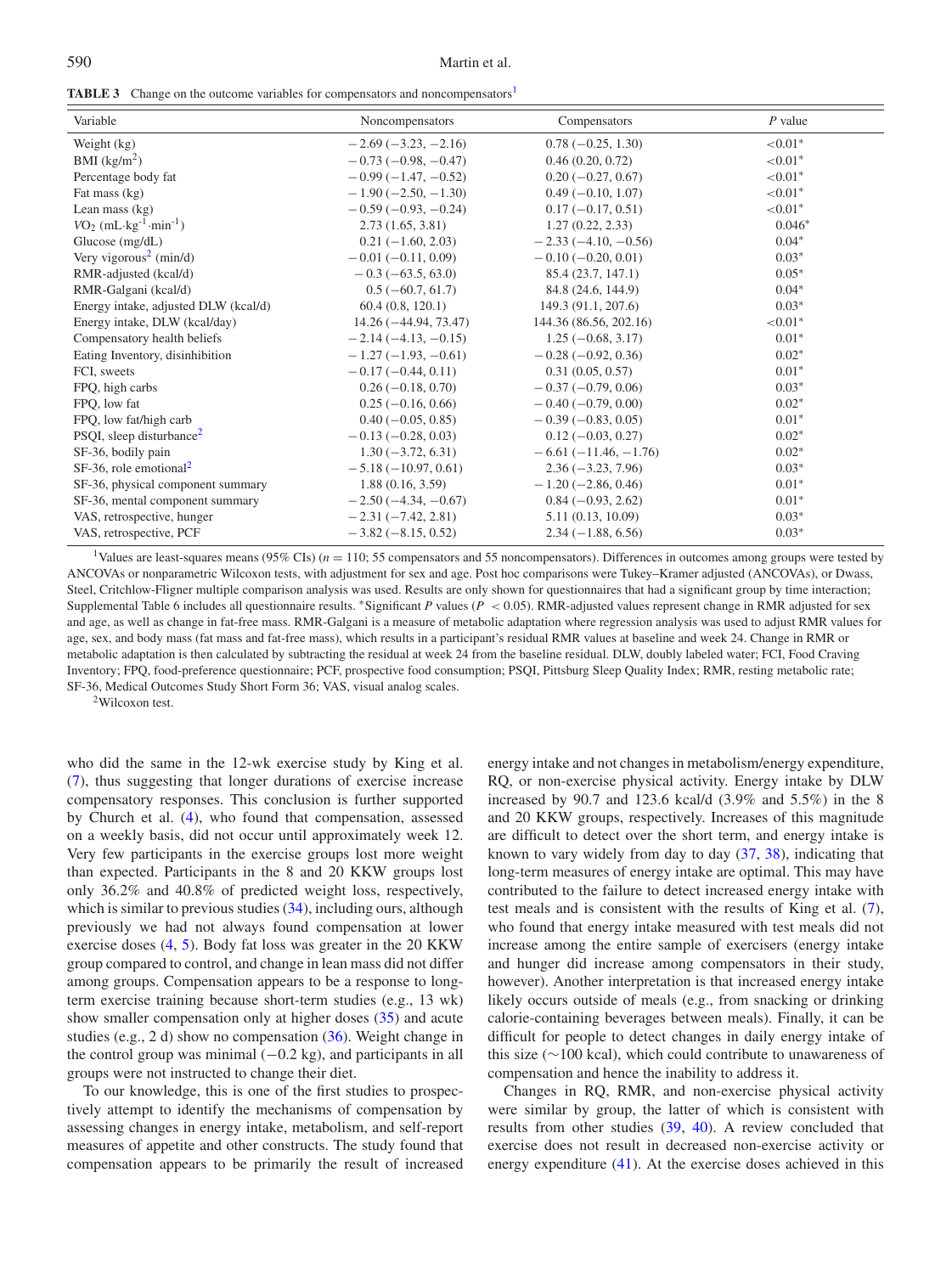study, people do not appear to become more sedentary outside of structured exercise after they begin to exercise, although it is possible that activities of daily living limit the ability to detect such an effect.

More participants in the exercise groups classified as compensators met the criteria for metabolic syndrome compared with noncompensators (31% compared with 11%, respectively), suggesting that the compensatory increase in energy intake might be related to the predisposition to diabetes and insulin insensitivity. Also, compensators had a smaller response to exercise in terms of improved cardiorespiratory fitness compared with noncompensators, but they had larger reductions in glucose levels, although the difference was small (2.5 mg/dL). Compensators had an increase in adjusted RMR, indicating that their bodies were expending more energy relative to body mass after exercise training, which could be a physiological response to increased energy intake, or they had longer lasting excess postexercise oxygen consumption [\(42\)](#page-9-30). Increased RMR, adjusted using the methods described by Galgani and Santos [\(17\)](#page-9-5), was also observed in the compensators compared with the noncompensators. Nonetheless, the Galgani values were also higher at baseline in the compensators than in the noncompensators (Supplemental Table 5), whereas baseline RMR did not differ by compensator status when adjusted only for fat-free mass (data not shown). Thus, compensators could have higher relative RMR regardless of exercise levels, and adjustments to RMR beyond fat-free mass are needed to detect such differences.

Supporting the conclusion that compensation is due to increased energy intake, compensators had an ∼90 kcal/d larger increase in energy intake and increased cravings for sweets, hunger, prospective food consumption, and compensatory health beliefs (and a smaller reduction in disinhibition). The results suggest that compensators might *1*) differ in important ways prior to exercise that contribute to a differential response, *2*) not experience some physiological (e.g., increased cardiorespiratory fitness) benefits of exercise that lead to exercise being more difficult/aversive, *3*) have different psychological responses to exercise (e.g., increased compensatory beliefs and smaller reductions in disinhibition) that affect other health behaviors, and *4*) experience an increased drive to eat. Furthermore, the results indicate that compensators, who one could argue are most in need of exercise based on the higher prevalence of the metabolic syndrome, are most likely to fail to fully realize the benefits of exercise and possibly discontinue exercise due to the perceived lack of benefit or aversive aspects of exercise.

The results suggest that clinicians should include a concomitant lifestyle, dietary, or possibly pharmacological intervention when prescribing exercise if weight loss is the goal. Further research is needed to determine what interventions are most effective at reducing compensation and improving the beneficial response to exercise, and many of the constructs that were different between compensators and noncompensators (e.g., change in disinhibition and cravings) can be targeted by various interventions.

Study strengths include being the first prospective randomized controlled trial powered to identify the mechanisms by which exercise fails to produce the expected level of weight loss. Also, energy intake, energy expenditure, and activity were measured with gold standard techniques, and questionnaires assessed constructs associated with health behaviors and health-related quality of life. Finally, exercise adherence was excellent, and the dose of exercise achieved was carefully quantified. Weaknesses include lack of data regarding what foods participants ate and when, as well as the fact that the majority of the sample was composed of women, although the randomization procedures considered sex.

In conclusion, in this 6-mo randomized controlled exercise trial, participants in the exercise groups compensated and lost less weight than expected. Compensation was found to primarily be the result of increased energy intake and not changes in metabolism/energy expenditure or non-exercise physical activity. Participants who compensated were more likely to meet criteria for metabolic syndrome, responded differently to exercise, and reported increased appetite and compensatory health beliefs. These findings provide insight into how to reduce compensation during long-term exercise.

The authors' contributions were as follows—TSC and WDJ: had full access to all of the study data and take responsibility for the integrity of the data and the accuracy of the data analyses; CKM and TSC: conception and design, data collection and analysis, writing of the manuscript, and final approval of the manuscript; CAM, JWA, CPE, DMT, JCR, NMJ, CT-L, DSH, and MH: reviewed, edited, and approved the manuscript; all authors: contributed to the final version of the manuscript and were responsible for conducting the trial, analyzing and interpreting data, and preparing the results for publication; and all authors: read and approved the final manuscript. Medical monitoring was completed by Timothy S. Church and Daniel S. Hsia. CPE is a scientific consultant for Catapult Health, Naturally Slim, and ACAP Health. All other authors report no conflicts of interest related to this study.

#### **References**

- <span id="page-8-0"></span>1. Jensen MD, Ryan DH, Apovian CM, Ard JD, Comuzzie AG, Donato KA, Hu FB, Hubbard VS, Jakicic JM, Kushner RF, et al. 2013 AHA/ACC/TOS guideline for the management of overweight and obesity in adults: a report of the American College of Cardiology/American Heart Association Task Force on Practice Guidelines and The Obesity Society. Circulation 2014;129(25 Suppl 2):S102–38.
- <span id="page-8-1"></span>2. Ogden CL, Carroll MD, Kit BK, Flegal KM. Prevalence of childhood and adult obesity in the United States 2011–2012. JAMA 2014;311(8):806–14.
- <span id="page-8-2"></span>3. Ross R, Janssen I. Physical activity, total and regional obesity: dose–response considerations. Med Sci Sports Exerc 2001;33(6 Suppl):S521–9.
- <span id="page-8-5"></span>4. Church TS, Martin CK, Thompson AM, Earnest CP, Mikus CR, Blair SN. Changes in weight, waist circumference and compensatory responses with different doses of exercise among sedentary, overweight postmenopausal women. PLoS One 2009;4(2):e4515.
- <span id="page-8-6"></span>5. Church TS, Earnest CP, Thompson AM, Priest EL, Rodarte RQ, Saunders T, Ross R, Blair SN. Exercise without weight loss does not reduce C-reactive protein: the INFLAME study. Med Sci Sports Exerc 2010;42(4):708–16.
- <span id="page-8-3"></span>6. Blundell JE, Stubbs RJ, Hughes DA, Whybrow S, King NA. Cross talk between physical activity and appetite control: does physical activity stimulate appetite? Proc Nutr Soc 2003;62(3):651–61.
- <span id="page-8-4"></span>7. King NA, Hopkins M, Caudwell P, Stubbs RJ, Blundell JE. Individual variability following 12 weeks of supervised exercise: identification and characterization of compensation for exercise-induced weight loss. Int J Obes (2005) 2008;32(1):177–84.
- <span id="page-8-7"></span>8. Myers CA, Johnson WD, Earnest CP, Rood JC, Tudor-Locke C, Johannsen NM, Cocreham S, Harris M, Church TS, Martin CK. Examination of Mechanisms (E-MECHANIC) of Exercise-Induced Weight Compensation: Study protocol for a randomized controlled trial. Trials 2014;15:212.
- <span id="page-8-8"></span>9. Institute of Medicine. Adequacy of Evidence for Physical Activity Guidelines Development: Workshop Summary. Washington (DC): National Academies Press; 2007.